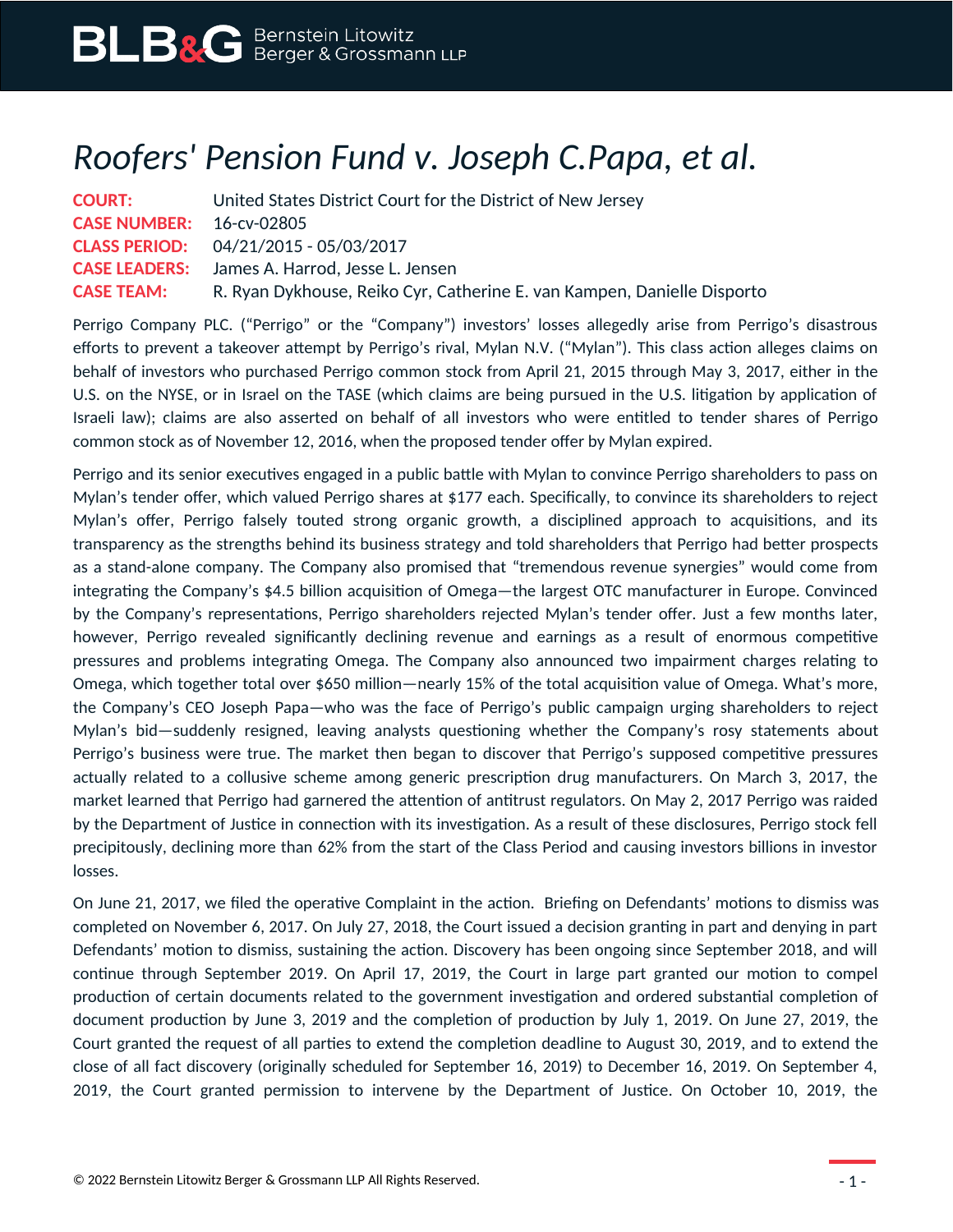

Department of Justice wrote with the consent of all parties to request the Court grant a limited stay of discovery related only to Perrigo's generic drugs business until November 15, 2019, at which time the Department of Justice will seek to extend the stay an additional three to four months based on the status of its ongoing criminal investigation. The Court granted that request for a stay, and then, on December 13, 2019, granted the Department of Justice's request to extend the limited stay until March 15, 2020. On April 9, 2020, the Court granted the Department of Justice's request to extend the limited stay further, to June 3, 2020. On July 14, the Court granted an additional request from the Department of Justice to extend the limited stay to August 31, 2020, and extended the deadline for fact and expert discovery to December 31, 2020. On September 29, 2020, the Court granted another request from the Department of Justice to extend the limited stay to October 30, 2020, but made clear that this would be the final extension of the stay absent evidence of significant progress in the criminal investigation. We have begun to schedule the depositions currently subject to the stay (assuming it will expire), while fact and expert discovery and depositions have continued on the other aspects of the case, including timely serving three affirmative expert reports on September 29, 2020.

In addition, on November 30, 2018, we moved for class certification. Defendants then filed their opposition on March 29, 2019, and we filed our reply on June 5. On November 14, 2019, the Court granted our motion in full and certified all three requested classes. On November 29, 2019, Defendants filed a Rule 23(f) petition to the Third Circuit seeking interlocutory appeal of just one of the classes certified, the class of investors who were entitled to tender as of November 12, 2016, when the proposed tender offer by Mylan expired. Plaintiffs filed an opposition to this petition on December 9, 2019. On April 30, 2020, the Third Circuit denied Defendants' Rule 23(f) petition seeking interlocutory appeal, leaving in place all classes requested by Plaintiffs and certified by the District Court.

Finally, during an October 15, 2020 status conference and in a subsequent order, the Court set an schedule for the Parties to submit pre-motion letters requesting leave to file any expected summary judgment and/or *Daubert* motions. Pursuant to the Court's schedule, on December 22, 2020, Defendant Perrigo filed a letter requesting leave to file summary judgment and *Daubert* motions relating to all three of Plaintiffs' experts. In addition, Defendant Papa (Perrigo's former CEO) and Defendant Brown Perrigo's former CFO) each filed their own letter stating they would join Perrigo's motions but also requesting leave to file motions for summary judgment solely on the issue of their scienter. On January 4, 2021, in accordance with the Court's schedule, we timely filed a letter in response to Perrigo's letter as well as a letter responding to both Brown and Papa's letters. The Court has not indicated precisely when it intends to address these letters. The Court thereafter ordered that Defendants may each file a single motion integrating any and all Daubert and summary judgment arguments. On April 9, 2021, each Defendant filed their respective motion in accordance with the Court's ruling. Our opposition is due on June 3, 2021, and Defendants' replies are due on July 7, 2021. The Court has ruled that there will be no further extensions of these deadlines.

In addition, on July 1, 2021, the case was reassigned from Judge Madeline Cox Arleo (who had issued the decision denying Defendants' motions to dismiss and overseen the case since then) to Judge Julien Xavier Neals. On October 14, 2021, the Court conducted a status conference for the case, at which the Court indicated that it expected it would schedule an oral argument for the pending summary judgment and Daubert motions, that it expected to rule on those motions by early 2022, and that it further expected to set a trial date for late spring / early summer 2022. The Court heard oral argument for the pending summary judgment and Daubert motions on April 7, 2022. We are now awaiting the Court's decision on the summary judgment and Daubert motions.